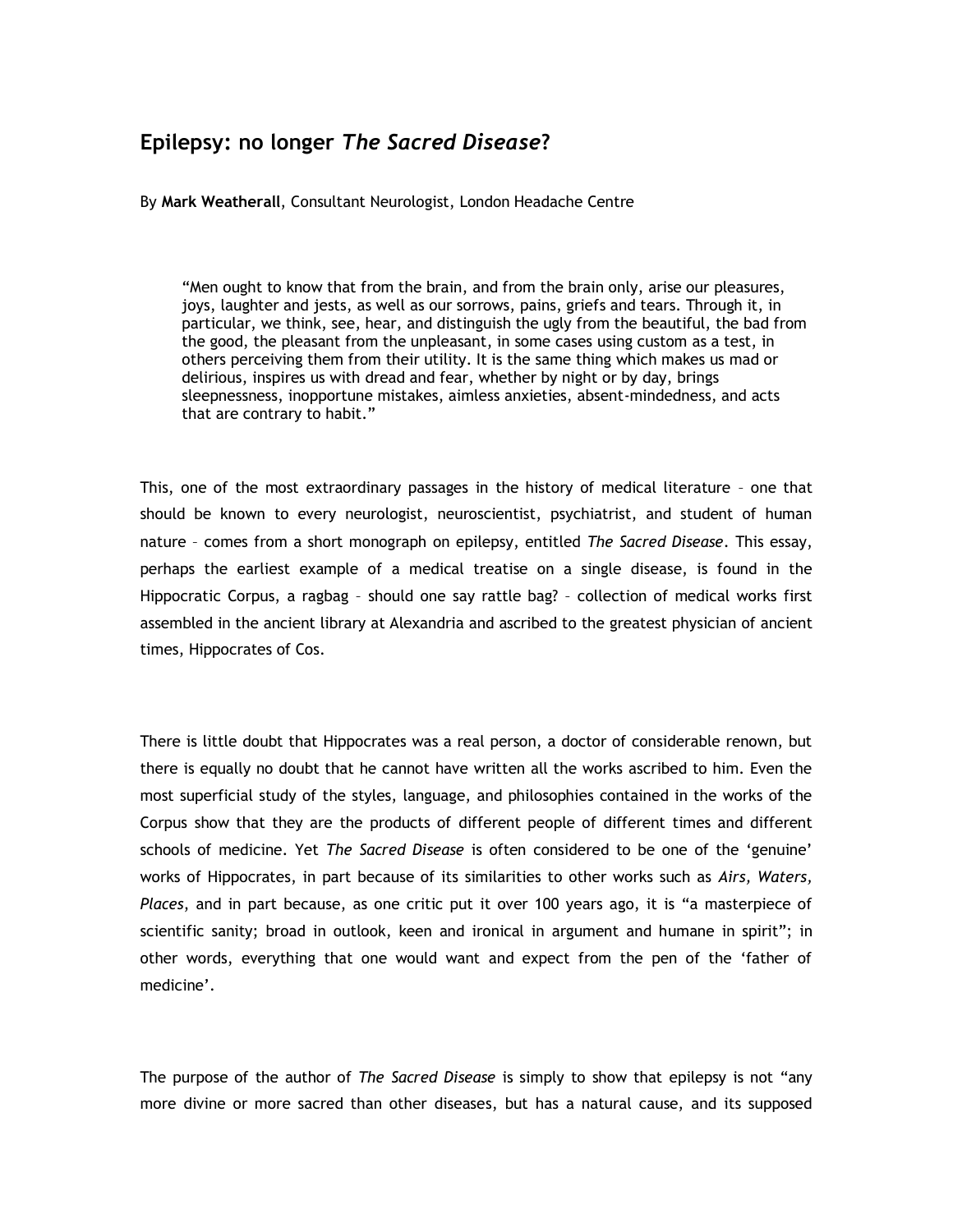divine origin is due to men"s inexperience, and to their wonder at its peculiar character". As the historian Vivian Nutton points out in his magisterial history of *Ancient Medicine*, the author does not deny the possibility of divine healing *per se*, but instead directs his attack at he "magicians, purifiers, charlatans and quacks" who "claim great piety and superior knowledge", whilst they sheltered behind superstition "and called this illness sacred, in order that their utter ignorance might not be manifest".

The author of *The Sacred Disease* belongs to a different tradition, in which an attempt to appreciate the beauty and order of the natural world opened up the possibility of rational understanding of disease, and thereby of prognosis and treatment. The author believed that the origin of epilepsy lay in heredity, and that the seat of the disease was the brain, an organ which the author contended (against the prevailing orthodoxy) was the seat of consciousness, a view held by Plato, but rejected by Aristotle, who favoured the heart. The author describes how in the course of an attack, the "patient becomes speechless and chokes; froth flows from the mouth; he gnashes his teeth and twists his hands; the eyes roll and intelligence fails, and in somes cases excrement is discharged". He records that those who are "habituated to their disease have a presentiment when an attack is imminent". He describes how such people run home, or away from company, and hide their heads, ascribing this to "shame at their malady, and not, as the many hold, of fear of the divine".

He provides a rational explanation for each of these symptoms, based on the theory that the health of the body arises from a balance of the four humours – blood, phlegm, black bile and yellow bile. He believes that the attack arises when phlegm blocks the flow of air to the brain – "the most powerful organ of the human body" – rendering the patient "speechless and senseless". The author states that such a build-up of phlegm (not to be identified exactly with the respiratory tract secretions that bear that name nowadays) can prove fatal, a point he supports by noting that if one cuts open the heads of goats afflicted by seizures, "you will find the brain moist, very full of dropsy [oedema] and of an evil odour, whereby you learn that it is not a god but the disease which injures the body. So it is also with a man." The author concludes that the disease "comes from the same causes as others, from the things that come to and go from the body, from cold, sun, and from the changing restlessness of the winds". Each of these, he states, "has a nature and power of its own; none is hopeless or incapable of treatment".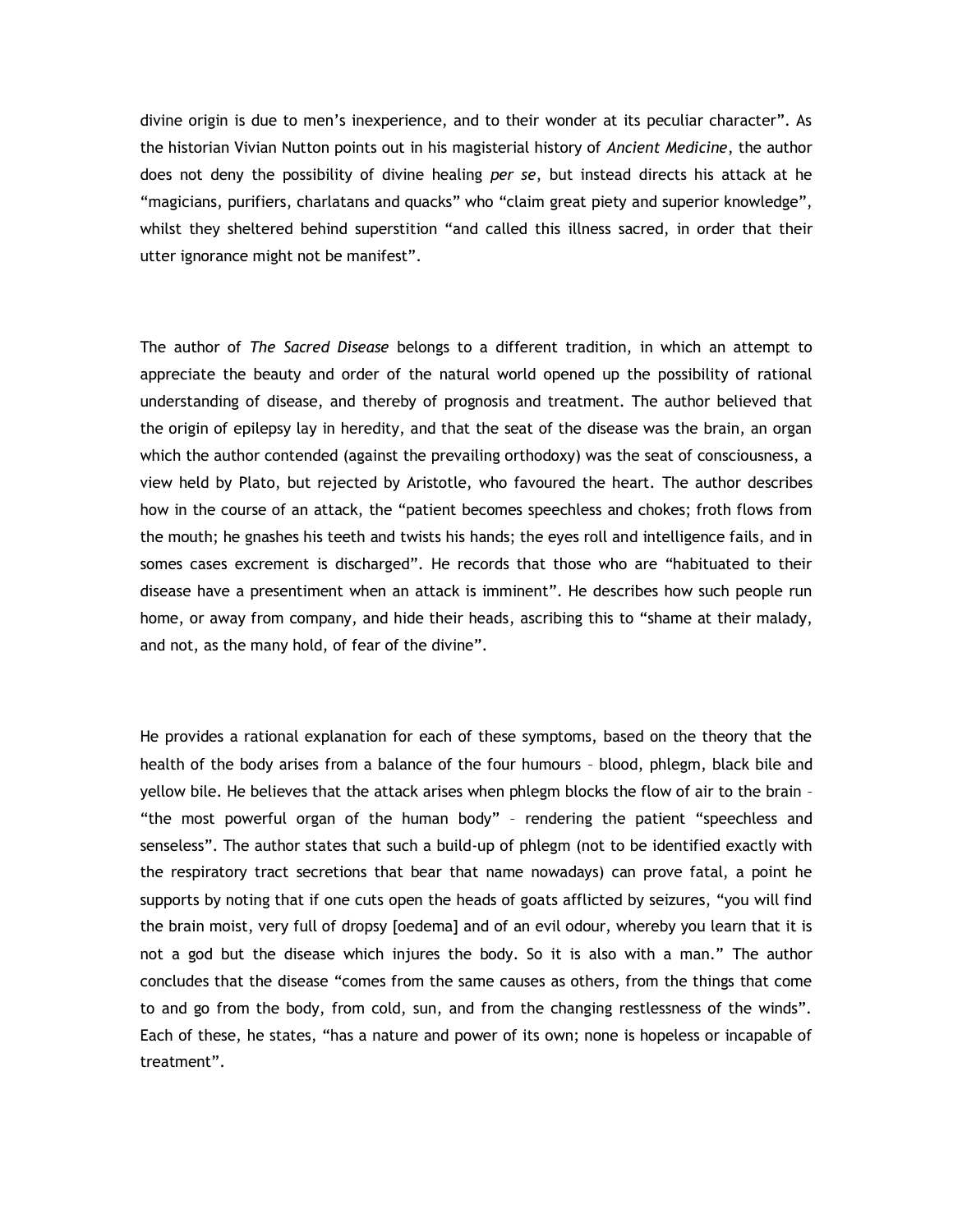Today, of course, we no longer hold the humoral theories that dominated medicine for two millennia to be true, even if they can still be glimpsed in our description of people"s personalities as melancholy, sanguine, or bilious. But the approach to epilepsy taken by the author of *The Sacred Disease* – the careful observation of phemonena, and the attempt to explain those phenomena in terms of our ever expanding understanding of the physiology and molecular biology of the human body – is still valid, and has proved enduringly and increasingly powerful. It was the approach of Hughlings Jackson, and of William Gowers, whose lectures on *The Borderland of Epilepsy*, delivered a little over 100 years ago, provide an ongoing text and context for our understanding of the differential diagnosis of epilepsy.

As we have come to understand what functions are served by the different parts of the brain, we find ourselves increasingly able to correlate seizure semiology with focal pathophysiology. The joy of this process – for neotraditionalists like myself – is that it is all in the history, whether delivered by the patient or by an eyewitness to the attack. It is possible to correlate patients" experiences of déjà vu, rising epigastric sensations, abnormal tastes, fear and so on to abnormal expression of the normal functions of the temporal lobes; to be confident in ascribing versive eye and head movements to focal seizures arising from the frontal lobes; to differentiate the elemental visual hallucinations of occipital lobe seizures from the more complex, evolving nature of migrainous visual aura; and to know that, as our present techniques stand, these clinical correlations are more diagnostically sensitive and specific than EEGs, MRIs, or any other investigation generally available.

The flip side of the fact that epilepsy remains primarily a clinical diagnosis, is that it is an easy misdiagnosis to make. Distinguishing seizure from syncope can be near impossible in some cases, and even in simpler situations where the presence of presyncopal symptoms, and of a rapid recovery from unconsciousness make it easier *not* to diagnose epilepsy, it is still possible to be misled by an episode of incontinence, or by inaccurate descriptions by eyewitnesses asked inappropriately leading questions. It is important, therefore, to be open to this possibility, and quick to reappraise patients who do not respond as expected to first-line anticonvulsants. This process should be helped by recent international consensus that patients who fail to become fit-free after trying two anticonvulsants should be labelled as having refractory seizures, and referred to an epilepsy specialist.